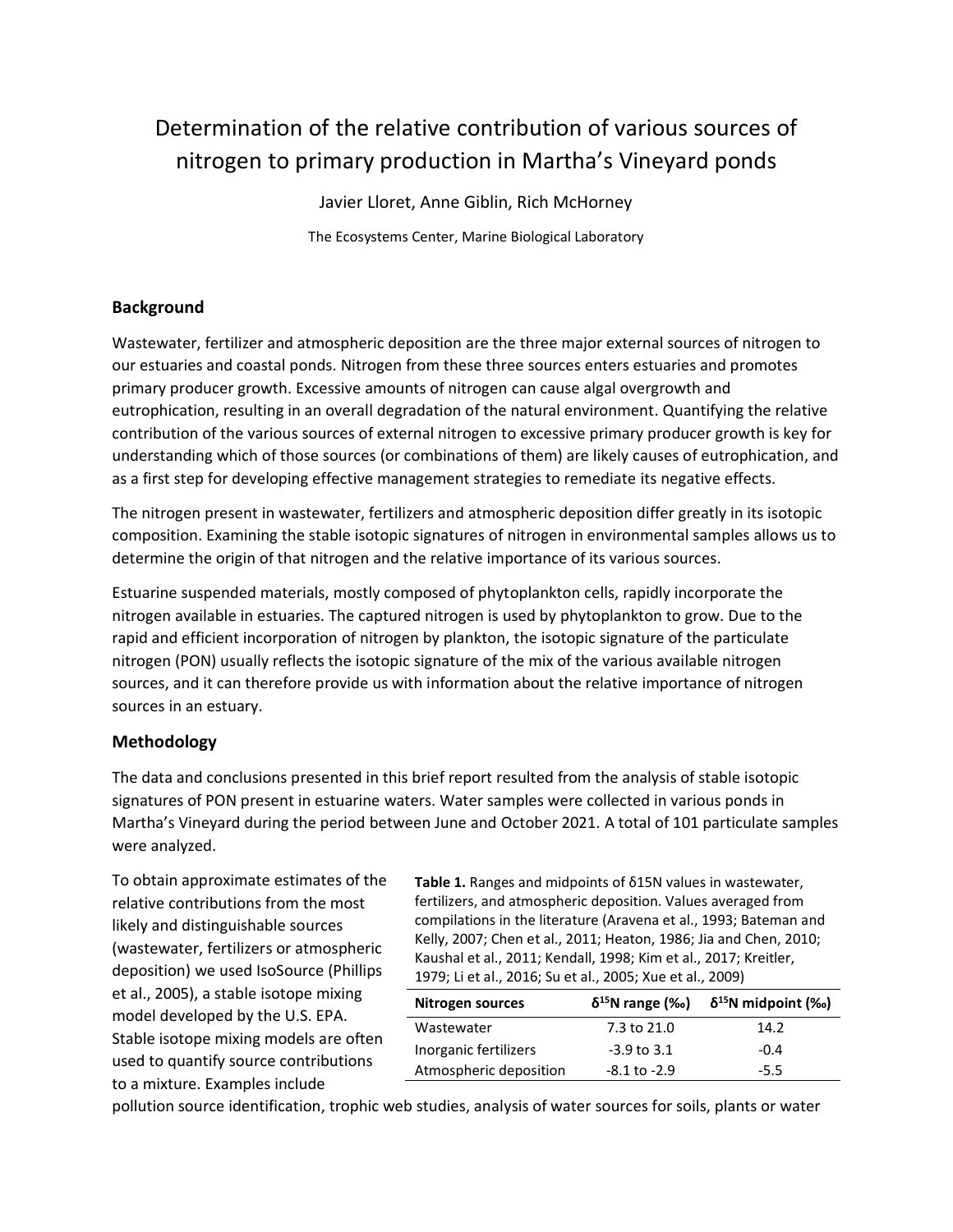bodies, and many others. In our case, the mixing models are used to quantify relative contributions of wastewater, fertilizer and atmospheric nitrogen to PON samples. To perform our calculations, we entered the mid-point in the range of  $\delta^{15}N$  for each of the three nitrogen sources (Table 1) and calculated the % contribution of the various sources to the nitrogen present in our samples of particulates collected in the various ponds.

#### **Results and discussion**

The results of the analysis of the relative contributions of wastewater, fertilizer and atmospheric nitrogen in PON are summarized in Table 2:

| <b>Estuary/Pond</b>         | N source    | % Contribution<br>(mean±s.d.) | Range<br>(%) |
|-----------------------------|-------------|-------------------------------|--------------|
| <b>Edgartown Great Pond</b> | Wastewater  | 55±9                          | 34-82        |
|                             | Fertilizer  | $26 + 16$                     | 0-66         |
|                             | Atmospheric | $19+12$                       | $0 - 46$     |
| Crackatuxet Cove            | Wastewater  | $51 + 8$                      | 32-68        |
|                             | Fertilizer  | 28±17                         | 0-66         |
|                             | Atmospheric | 21±13                         | $0 - 50$     |
| <b>Chilmark Pond</b>        | Wastewater  | $58\pm8$                      | 34-76        |
|                             | Fertilizer  | $24 + 15$                     | 0-66         |
|                             | Atmospheric | $17 + 11$                     | $0 - 46$     |
| <b>Tisbury Great Pond</b>   | Wastewater  | $53+9$                        | 30-74        |
|                             | Fertilizer  | 27±17                         | 0-66         |
|                             | Atmospheric | $20+12$                       | $0 - 50$     |

**Table 2.** Averages and ranges for relative contributions of wastewater, fertilizer and atmospheric nitrogen in PON samples collected in various ponds.

Overall, our data confirmed that wastewater was the largest contributor of nitrogen to PON in the selected estuaries. In average, wastewater contributed between 51-58% of the nitrogen found in the particulates. The rest of the nitrogen could be linked to fertilizers (21-27%) and atmospheric sources (17-21%). A more detailed description of source contributions in each pond is presented below.

## *Contributions of various sources of nitrogen to Edgartown Great Pond and Crackatuxet Cove*

Wastewater contributed around 55% of the nitrogen present in samples of PON collected in Edgartown Great Pond (Table 2). Values were, however, quite variable across samples and along the season. Wastewater contributions were larger during June and July, high in August, but decreased substantially in October (Fig. 1). This decrease could potentially be linked to the opening of the inlet in August 7, and the re-establishment of the connection with the open sea that could have helped flush away some of the excess nitrogen in the pond. Our samples from August 10, only three days after the re-opening of the inlet, did not seem to reflect much of an effect of the inlet opening, indicating that the flushing of nutrients and subsequent measurable response of PON could take several days or even weeks.

The estimated contributions of fertilizers and atmospheric nitrogen were quite variable, but combined represented less than half of the nitrogen available for PON. The slight increase observed in October for fertilizer and atmospheric contributions were attributable to the parallel decrease in wastewater nitrogen, rather than an increase in the total amount of nitrogen from those two sources (Fig. 1).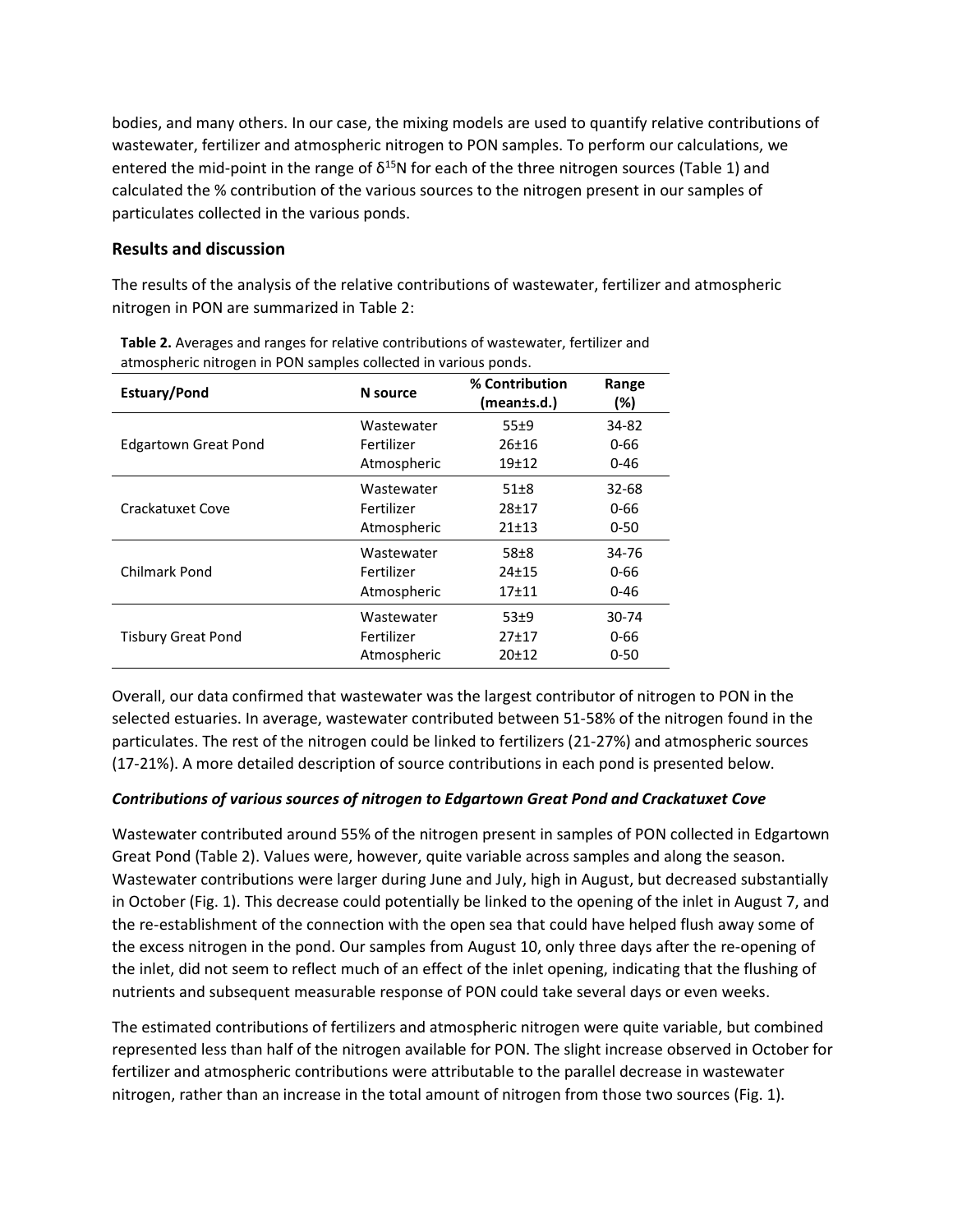

**Figure 1.** Relative contributions of various sources of nitrogen to PON in Edgartown Great Pond during the summer and early fall. Boxes represent the range between the first and third quartiles of the distribution. Horizontal lines indicate the median. Whiskers are the 5 and 95 percentiles. Averages are shown as numbers on top of each box.

The contributions of wastewater nitrogen to PON in the adjacent Crackatuxet Cove averaged 51%, slightly lower than those observed in Great Pond (Table 2). The lower wastewater contributions are likely a result of the lower urban development in the Crackatuxet watershed compared to that of Great Pond. Despite being located immediately adjacent to the Great Pond inlet, Crackatuxet Cove did not show a marked decrease in wastewater contributions after the re-opening. Crackatuxet cove is virtually isolated from the main pond, and operations in the pond's inlet did not seem to affect it (Fig. 2).

The estimated contributions of fertilizers and atmospheric nitrogen to Crackatuxet Pond were quite variable, and combined represented about half of the nitrogen available for PON (Fig. 2).



**Figure 2.** Relative contributions of various sources of nitrogen to PON in Crackatuxet Cove during the summer and early fall. Boxes represent the range between the first and third quartiles of the distribution. Horizontal lines indicate the median. Whiskers are the 5 and 95 percentiles. Averages are shown as numbers on top of each box.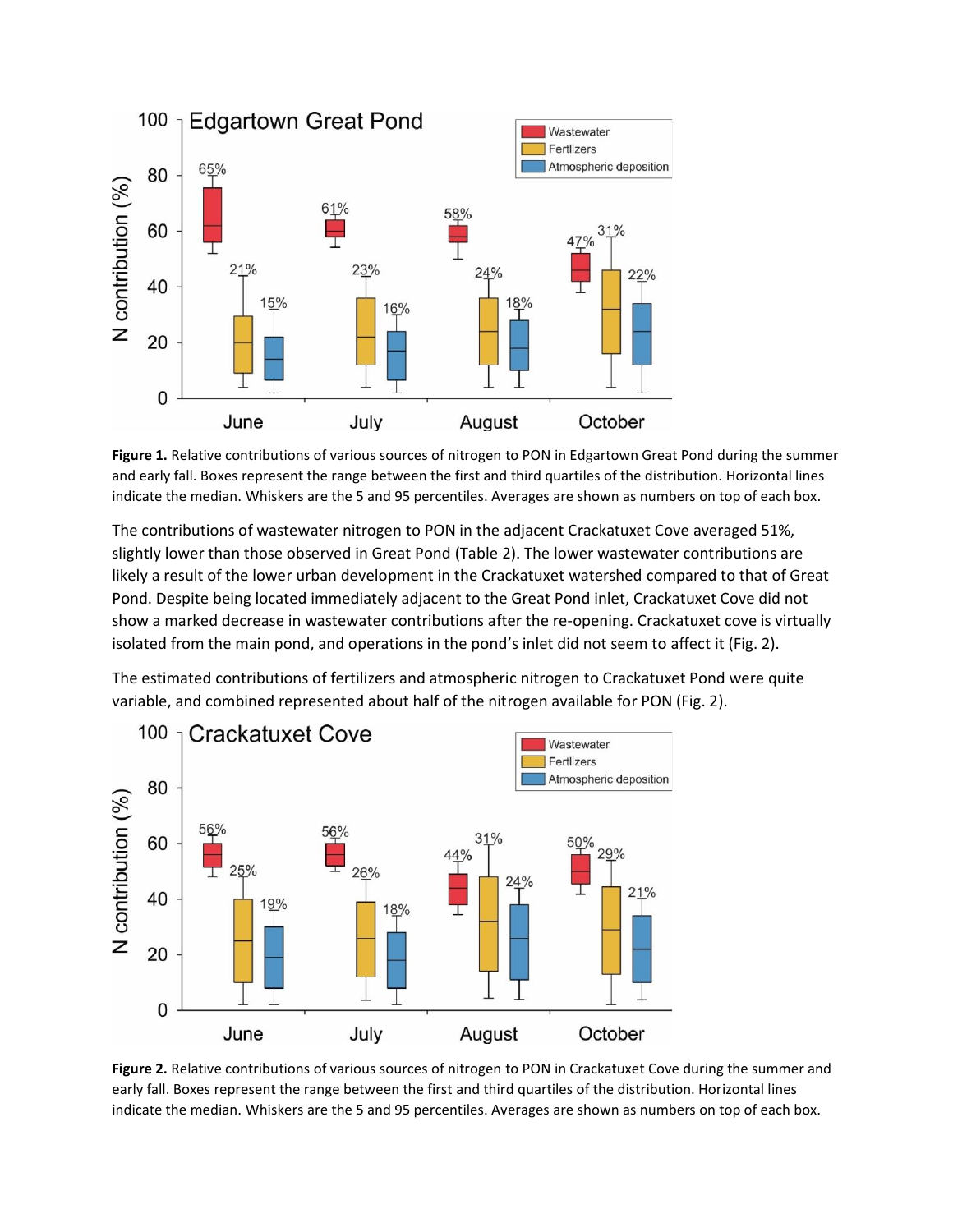#### *Contributions of various sources of nitrogen to Chilmark Pond*

Wastewater contributed around 58% of the nitrogen present in samples of PON collected in Chilmark Pond (Table 2). Despite certain variability, wastewater contributions were consistently high across all samples and along the season (Fig. 3). The estimated contributions of fertilizers and atmospheric nitrogen were quite variable, but combined represented less than half of the nitrogen available for PON (Fig. 3).



**Figure 3.** Relative contributions of various sources of nitrogen to PON in Chilmark Pond during the summer and early fall. Boxes represent the range between the first and third quartiles of the distribution. Horizontal lines indicate the median. Whiskers are the 5 and 95 percentiles. Averages are shown as numbers on top of each box.

## *Contributions of various sources of nitrogen to Tisbury Great Pond*

Wastewater contributed around 53% of the nitrogen present in samples of PON collected in Tisbury Great Pond (Table 2). Despite certain variability, wastewater contributions were relatively consistent across samples and along the season (Fig. 4 top panel). The estimated contributions of fertilizers and atmospheric nitrogen were quite variable, but combined represented less than half of the nitrogen available for PON (Fig. 4 top panel).

We also had the opportunity to analyze samples from the Mill Brook area, a freshwater stream that flows into Tisbury Great Pond at its northern end. Even though our samples are limited to October, we clearly observed that wastewater was not the largest contributor of nitrogen to PON in the Mill Brook (Fig. 4 bottom panel). Fertilizers and, to a certain extent atmospheric deposition, seemed to be the largest contributors of nitrogen in this particular area (Fig. 4 bottom panel). This fact probably confirms that this stream is not a major source of wastewater nitrogen to the Tisbury Great Pond. The low wastewater and relatively higher fertilizer contributions is consistent with the relatively undeveloped land and presence of small farms in the northern area of Tisbury Great Pond drained by the Mill Brook stream.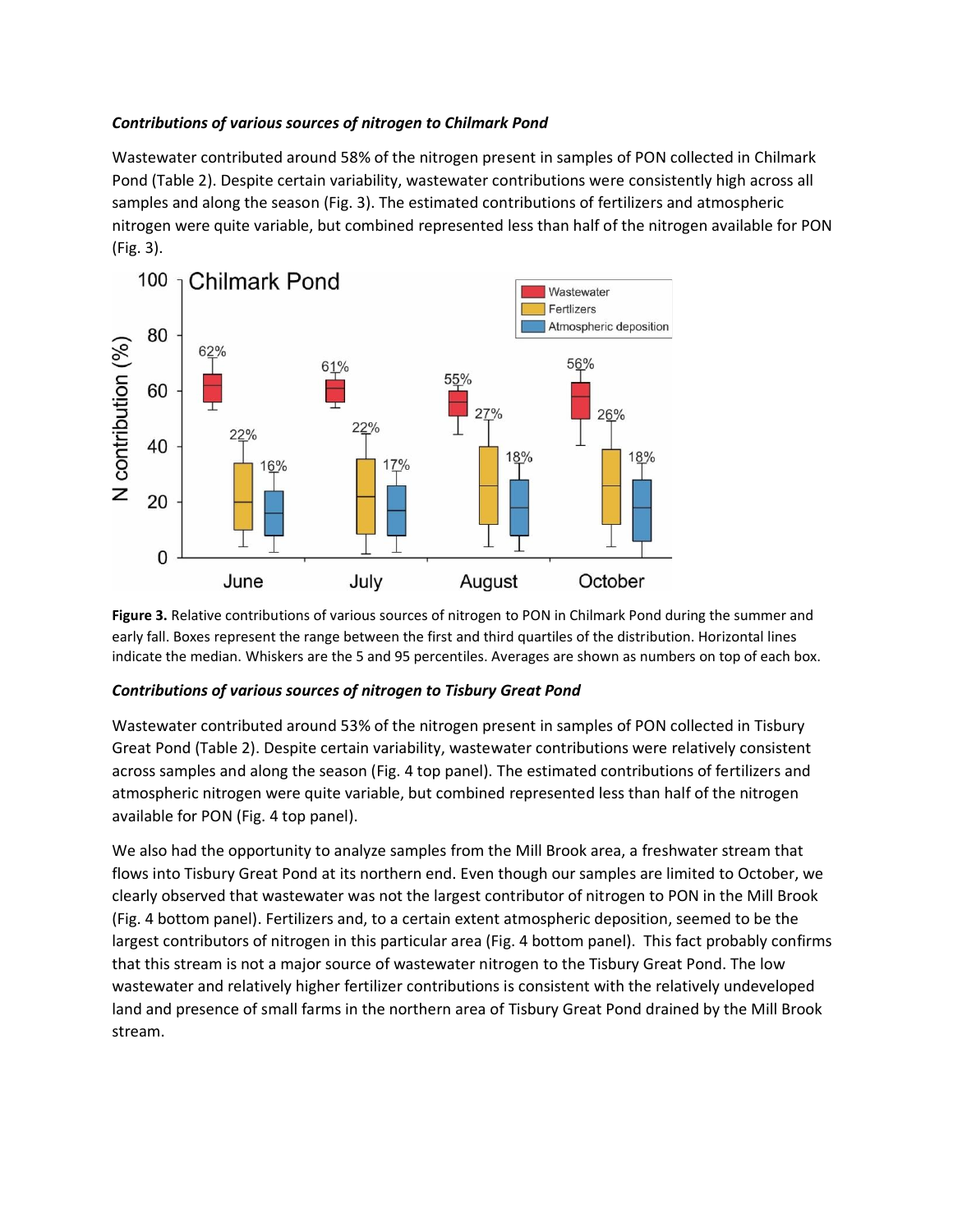

**Figure 4.** Relative contributions of various sources of nitrogen to PON in Tisbury Great Pond (top panel) and Mill Brook (bottom panel) during the summer and early fall. Boxes represent the range between the first and third quartiles of the distribution. Horizontal lines indicate the median. Whiskers are the 5 and 95 percentiles. Averages are shown as numbers on top of each box.

## **References**

- Aravena, R., Evans, M.L., Cherry, J.A., 1993. Stable isotopes of oxygen and nitrogen in source identification of nitrate from septic systems. Groundwater 31, 180–186. https://doi.org/10.1111/J.1745-6584.1993.TB01809.X
- Bateman, A.S., Kelly, S.D., 2007. Fertilizer nitrogen isotope signatures. http://dx.doi.org/10.1080/10256010701550732 43, 237–247. https://doi.org/10.1080/10256010701550732
- Chen, N., Hong, H., Huang, Q., Wu, J., 2011. Atmospheric nitrogen deposition and its long-term dynamics in a southeast China coastal area. J. Environ. Manage. 92, 1663–1667. https://doi.org/10.1016/J.JENVMAN.2011.01.026